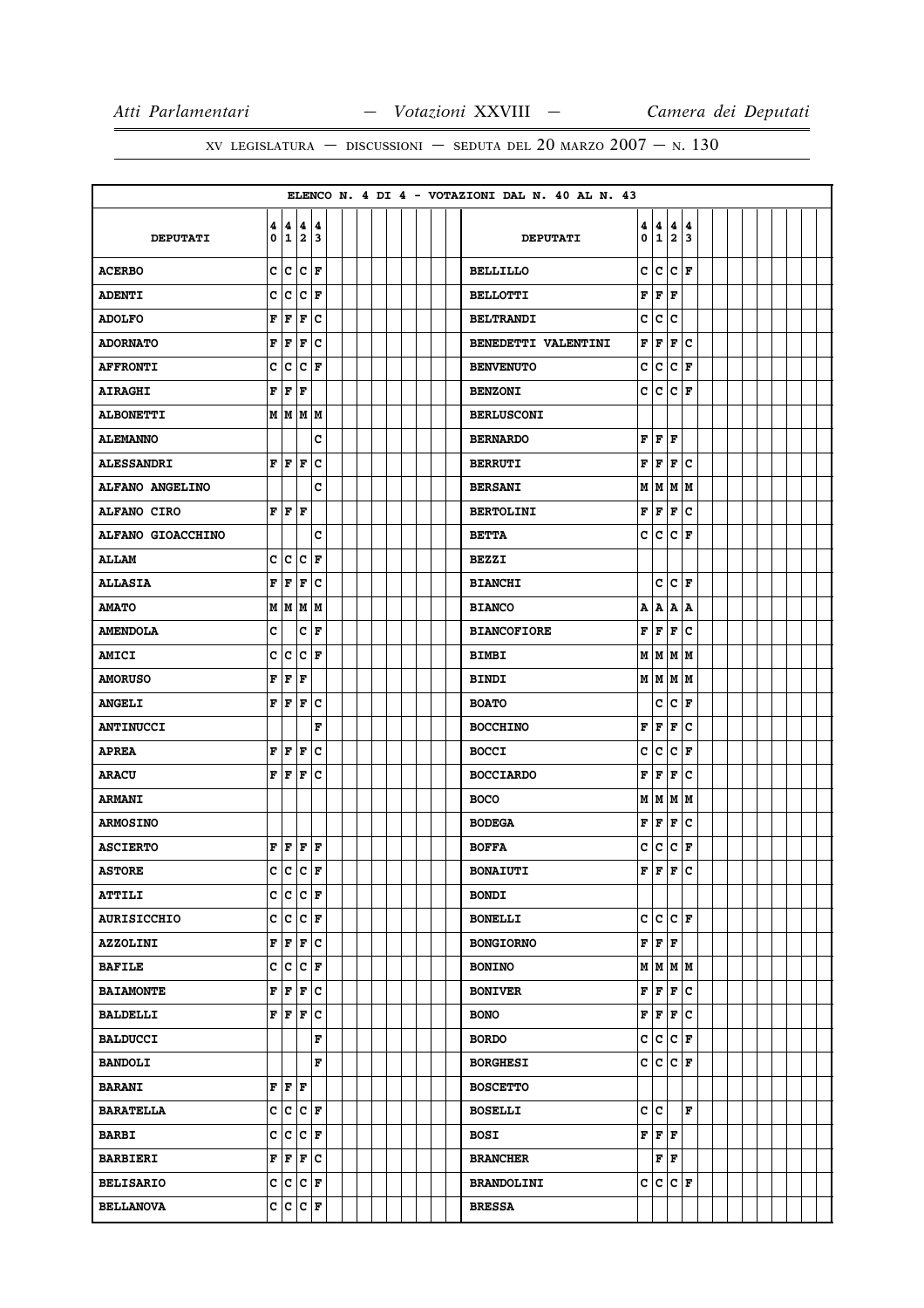# XV LEGISLATURA — DISCUSSIONI — SEDUTA DEL 20 MARZO  $2007 - N. 130$

|                     |                         |                    |                                                        |                     |  |  |  |  |  | ELENCO N. 4 DI 4 - VOTAZIONI DAL N. 40 AL N. 43 |   |     |                       |     |  |  |  |  |
|---------------------|-------------------------|--------------------|--------------------------------------------------------|---------------------|--|--|--|--|--|-------------------------------------------------|---|-----|-----------------------|-----|--|--|--|--|
| <b>DEPUTATI</b>     | 4<br>0                  |                    | 4 4 4<br> 1 2 3                                        |                     |  |  |  |  |  | <b>DEPUTATI</b>                                 | 0 |     | 4   4   4  <br> 1 2 3 | 4   |  |  |  |  |
| <b>BRICOLO</b>      | F                       | F                  | F                                                      | lc                  |  |  |  |  |  | <b>CASTIELLO</b>                                |   |     |                       |     |  |  |  |  |
| <b>BRIGANDI'</b>    | F                       |                    | F F                                                    | lc                  |  |  |  |  |  | <b>CATANOSO</b>                                 |   |     | F F F C               |     |  |  |  |  |
| <b>BRIGUGLIO</b>    |                         |                    |                                                        |                     |  |  |  |  |  | <b>CATONE</b>                                   |   |     | M   M   M   M         |     |  |  |  |  |
| <b>BRUGGER</b>      |                         |                    |                                                        |                     |  |  |  |  |  | CECCACCI RUBINO                                 |   |     |                       |     |  |  |  |  |
| <b>BRUNO</b>        | F                       |                    | F F                                                    | c                   |  |  |  |  |  | <b>CECCUZZI</b>                                 |   |     | M   M   M   M         |     |  |  |  |  |
| <b>BRUSCO</b>       |                         |                    |                                                        | C                   |  |  |  |  |  | <b>CENTO</b>                                    |   |     | M   M   M             |     |  |  |  |  |
| <b>BUCCHINO</b>     | c                       |                    | c c                                                    | F                   |  |  |  |  |  | <b>CERONI</b>                                   | F | F   | F                     | lc  |  |  |  |  |
| <b>BUEMI</b>        | $\mathbf c$             |                    | $ {\bf c}\, {\bf c}\, $ F                              |                     |  |  |  |  |  | <b>CESA</b>                                     | F | F   | F                     | lc. |  |  |  |  |
| <b>BUFFO</b>        | C                       |                    | $ {\tt c}\, {\tt c}\, $ F                              |                     |  |  |  |  |  | <b>CESARIO</b>                                  | c | c   | c                     | ١F  |  |  |  |  |
| <b>BUGLIO</b>       | c                       | lc.                | lc                                                     |                     |  |  |  |  |  | <b>CESARO</b>                                   | F | F   | F                     | lc. |  |  |  |  |
| <b>BUONFIGLIO</b>   |                         |                    |                                                        |                     |  |  |  |  |  | <b>CESINI</b>                                   | с | c   | $ {\bf C} $ F         |     |  |  |  |  |
| <b>BUONTEMPO</b>    | F                       | F                  | F                                                      | c                   |  |  |  |  |  | <b>CHIANALE</b>                                 | с | lc. | c                     | F   |  |  |  |  |
| <b>BURCHIELLARO</b> | c                       |                    | $ {\bf c}\, {\bf c}\, $ F                              |                     |  |  |  |  |  | <b>CHIAROMONTE</b>                              |   |     |                       | F   |  |  |  |  |
| <b>BURGIO</b>       | C                       | c                  | c                                                      |                     |  |  |  |  |  | <b>CHICCHI</b>                                  | C | c   | c                     | F   |  |  |  |  |
| <b>BURTONE</b>      | c                       | $\bar{\mathbf{c}}$ | $ {\bf C} $ F                                          |                     |  |  |  |  |  | <b>CHITI</b>                                    |   |     | M   M   M             |     |  |  |  |  |
| <b>CACCIARI</b>     | C                       | c                  | c                                                      | F                   |  |  |  |  |  | <b>CIALENTE</b>                                 | c | c   | c                     | l F |  |  |  |  |
| <b>CALDAROLA</b>    |                         | c                  |                                                        | $ {\bf C}  {\bf F}$ |  |  |  |  |  | <b>CICCHITTO</b>                                |   |     |                       |     |  |  |  |  |
| <b>CALGARO</b>      |                         |                    |                                                        |                     |  |  |  |  |  | <b>CICCIOLI</b>                                 | F | F   | F                     | lc. |  |  |  |  |
| <b>CALIGIURI</b>    | $\mathbf F$             | F                  | F                                                      | c                   |  |  |  |  |  | CICU                                            |   |     | F                     |     |  |  |  |  |
| <b>CAMPA</b>        | $\overline{\mathbf{F}}$ |                    | F F                                                    | c                   |  |  |  |  |  | <b>CIOCCHETTI</b>                               |   |     |                       |     |  |  |  |  |
| <b>CANCRINI</b>     |                         |                    |                                                        | F                   |  |  |  |  |  | <b>CIOFFI</b>                                   |   |     |                       |     |  |  |  |  |
| CANNAVO'            |                         |                    |                                                        |                     |  |  |  |  |  | CIRIELLI                                        |   |     |                       |     |  |  |  |  |
| <b>CAPARINI</b>     | F                       | F                  | F                                                      | c                   |  |  |  |  |  | CIRINO POMICINO                                 |   |     |                       |     |  |  |  |  |
| <b>CAPEZZONE</b>    |                         |                    | M   M   M   M                                          |                     |  |  |  |  |  | <b>CODURELLI</b>                                | C | c   | $ {\bf C}\>  $ F      |     |  |  |  |  |
| CAPITANIO SANTOLINI | F                       | F                  | F                                                      | c                   |  |  |  |  |  | <b>COGODI</b>                                   | с | c   | $ {\tt C} $ F         |     |  |  |  |  |
| CAPODICASA          |                         |                    | м м м м                                                |                     |  |  |  |  |  | <b>COLASIO</b>                                  |   |     |                       |     |  |  |  |  |
| <b>CAPOTOSTI</b>    |                         |                    | c c c                                                  |                     |  |  |  |  |  | <b>COLUCCI</b>                                  |   |     | м  м  м  м            |     |  |  |  |  |
| <b>CARBONELLA</b>   |                         |                    | $c c c _F$                                             |                     |  |  |  |  |  | <b>COMPAGNON</b>                                |   |     | F F C                 |     |  |  |  |  |
| <b>CARDANO</b>      |                         |                    | $c c c _F$                                             |                     |  |  |  |  |  | <b>CONSOLO</b>                                  | F | lF. |                       |     |  |  |  |  |
| <b>CARDINALE</b>    |                         |                    | $ c c c _F$                                            |                     |  |  |  |  |  | <b>CONTE GIANFRANCO</b>                         | F |     | F F C                 |     |  |  |  |  |
| <b>CARFAGNA</b>     | F                       | F                  | F                                                      | Iс                  |  |  |  |  |  | <b>CONTE GIORGIO</b>                            | F | F F |                       |     |  |  |  |  |
| <b>CARLUCCI</b>     |                         |                    | $\mathbf{F} \parallel \mathbf{F} \parallel \mathbf{F}$ |                     |  |  |  |  |  | <b>CONTENTO</b>                                 | F |     | F F C                 |     |  |  |  |  |
| <b>CARRA</b>        | c                       |                    | $ c c _F$                                              |                     |  |  |  |  |  | CONTI GIULIO                                    | F | F   | F C                   |     |  |  |  |  |
| <b>CARTA</b>        |                         |                    |                                                        |                     |  |  |  |  |  | CONTI RICCARDO                                  |   |     |                       |     |  |  |  |  |
| <b>CARUSO</b>       |                         |                    | C C C F                                                |                     |  |  |  |  |  | <b>CORDONI</b>                                  |   |     | M   M   M   M         |     |  |  |  |  |
| <b>CASERO</b>       |                         |                    |                                                        |                     |  |  |  |  |  | COSENTINO LIONELLO                              | c | c   | $ {\bf C} $ F         |     |  |  |  |  |
| <b>CASINI</b>       |                         |                    |                                                        |                     |  |  |  |  |  | COSENTINO NICOLA                                | F |     | F F C                 |     |  |  |  |  |
| <b>CASSOLA</b>      |                         | c c                |                                                        | F                   |  |  |  |  |  | <b>COSENZA</b>                                  | F | F   | F F                   |     |  |  |  |  |
| <b>CASTAGNETTI</b>  |                         |                    | M   M   M   M                                          |                     |  |  |  |  |  | <b>COSSIGA</b>                                  |   | F   |                       |     |  |  |  |  |
| <b>CASTELLANI</b>   |                         |                    |                                                        |                     |  |  |  |  |  | <b>COSTA</b>                                    | F |     | F C                   |     |  |  |  |  |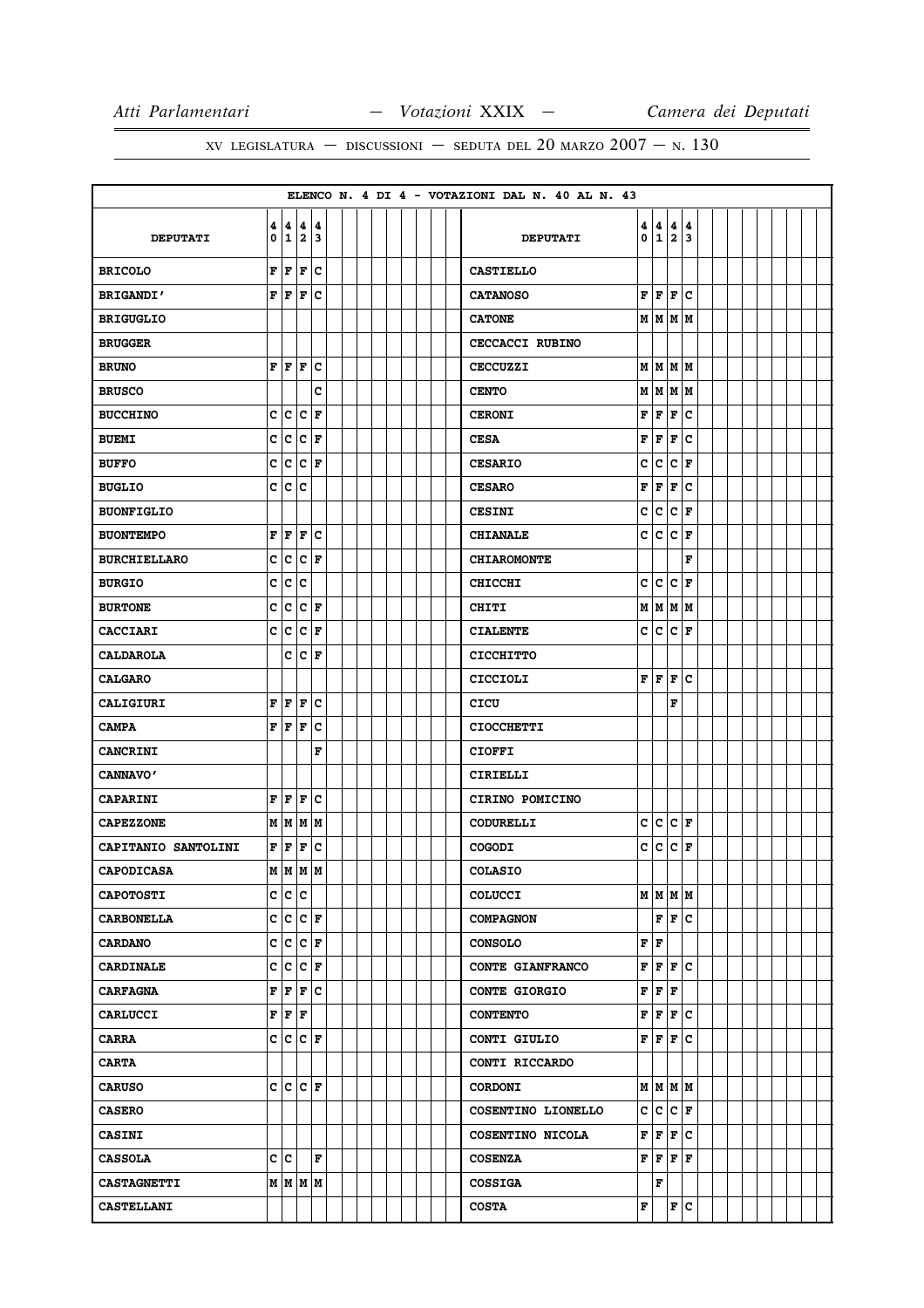|                     |             |     |                                    |    |  |  |  |  | ELENCO N. 4 DI 4 - VOTAZIONI DAL N. 40 AL N. 43 |   |                             |             |        |  |  |  |  |
|---------------------|-------------|-----|------------------------------------|----|--|--|--|--|-------------------------------------------------|---|-----------------------------|-------------|--------|--|--|--|--|
| <b>DEPUTATI</b>     | 0           |     | 4   4   4   4<br>12                | 13 |  |  |  |  | <b>DEPUTATI</b>                                 | 0 | 4   4   4  <br>1            | $ 2\rangle$ | 4<br>3 |  |  |  |  |
| <b>COSTANTINI</b>   |             |     | $c c c _F$                         |    |  |  |  |  | DI CAGNO ABBRESCIA                              |   | ${\bf F}$ $\bf{F}$ $\bf{F}$ |             |        |  |  |  |  |
| <b>COTA</b>         |             |     |                                    | c  |  |  |  |  | DI CENTA                                        |   |                             |             |        |  |  |  |  |
| <b>CRAPOLICCHIO</b> |             |     | C C C F                            |    |  |  |  |  | DI GIOIA                                        |   |                             |             | F      |  |  |  |  |
| <b>CRAXI</b>        |             |     |                                    |    |  |  |  |  | DI GIROLAMO                                     |   | $ c c c $ F                 |             |        |  |  |  |  |
| <b>CREMA</b>        |             |     |                                    |    |  |  |  |  | <b>DILIBERTO</b>                                | с | lc.                         | c           | F      |  |  |  |  |
| CRIMI               | F           |     | F F C                              |    |  |  |  |  | <b>DIOGUARDI</b>                                | c | c                           | c           | F      |  |  |  |  |
| CRISAFULLI          | c           | c   | c                                  |    |  |  |  |  | <b>DIONISI</b>                                  | F | F                           | F           |        |  |  |  |  |
| <b>CRISCI</b>       |             |     | $c c c _F$                         |    |  |  |  |  | <b>DI PIETRO</b>                                |   | м м м м                     |             |        |  |  |  |  |
| <b>CROSETTO</b>     |             |     |                                    |    |  |  |  |  | D'IPPOLITO VITALE                               |   | M   M   M   M               |             |        |  |  |  |  |
| <b>CUPERLO</b>      |             |     | C C C F                            |    |  |  |  |  | DI SALVO                                        | c | c                           | c           | l F    |  |  |  |  |
| 'AGRO אם            |             |     |                                    | c  |  |  |  |  | DI VIRGILIO                                     | F | F                           | F           | lc     |  |  |  |  |
| <b>D'ALEMA</b>      |             |     | M   M   M   M                      |    |  |  |  |  | <b>DONADI</b>                                   |   |                             |             | F      |  |  |  |  |
| <b>D'ALIA</b>       | F           |     | F F                                | Ιc |  |  |  |  | <b>DOZZO</b>                                    |   |                             |             |        |  |  |  |  |
| <b>D'AMBROSIO</b>   |             |     |                                    |    |  |  |  |  | <b>DRAGO</b>                                    |   |                             |             |        |  |  |  |  |
| <b>DAMIANO</b>      |             |     | M   M   M   M                      |    |  |  |  |  | DUILIO                                          |   | MMMM                        |             |        |  |  |  |  |
| <b>D'ANTONA</b>     | c           |     | c c                                | F  |  |  |  |  | <b>D'ULIZIA</b>                                 | c | c                           | c           | F      |  |  |  |  |
| <b>D'ANTONI</b>     |             |     | M   M   M   M                      |    |  |  |  |  | <b>DURANTI</b>                                  | c | lc.                         | c           | ١F     |  |  |  |  |
| <b>DATO</b>         | c           |     | $ {\tt C}\, {\tt C}\, $ F          |    |  |  |  |  | <b>DUSSIN</b>                                   | F | F                           | F           | c      |  |  |  |  |
| DE ANGELIS          | C           | c   | c                                  | F  |  |  |  |  | <b>EVANGELISTI</b>                              |   |                             |             |        |  |  |  |  |
| DE BIASI            | c           |     | $ {\tt C}\, {\tt C}\, $ F          |    |  |  |  |  | <b>FABBRI</b>                                   |   | M   M   M                   |             |        |  |  |  |  |
| <b>DE BRASI</b>     | c           |     | $ {\tt C}\, {\tt C}\, $ F          |    |  |  |  |  | <b>FABRIS</b>                                   |   | M   M   M   M               |             |        |  |  |  |  |
| DE CASTRO           |             |     | M   M   M   M                      |    |  |  |  |  | <b>FADDA</b>                                    | C | c                           | $ c $ F     |        |  |  |  |  |
| DE CORATO           |             |     |                                    |    |  |  |  |  | <b>FALLICA</b>                                  | F | F                           | F           | lc.    |  |  |  |  |
| DE CRISTOFARO       | c           | c.  | lc.                                |    |  |  |  |  | <b>FALOMI</b>                                   | c | lc.                         | c           | F      |  |  |  |  |
| <b>DEIANA</b>       | c           |     | c c                                |    |  |  |  |  | <b>FARINA DANIELE</b>                           | с | c                           | $ c $ F     |        |  |  |  |  |
| DE LAURENTIIS       | $\mathbf F$ | F   | ١F                                 |    |  |  |  |  | <b>FARINA GIANNI</b>                            | c | lc.                         | lc.         | l F    |  |  |  |  |
| <b>DELBONO</b>      |             |     |                                    |    |  |  |  |  | <b>FARINONE</b>                                 | c | $ c c _F$                   |             |        |  |  |  |  |
| DEL BUE             |             |     | $\mathbf{F} \mathbf{F} \mathbf{F}$ |    |  |  |  |  | <b>FASCIANI</b>                                 | c | $ c c _F$                   |             |        |  |  |  |  |
| <b>DELFINO</b>      | F           |     | $F$ $F$ $C$                        |    |  |  |  |  | <b>FASOLINO</b>                                 |   | F F F C                     |             |        |  |  |  |  |
| <b>D'ELIA</b>       |             |     | $c c c _F$                         |    |  |  |  |  | <b>FASSINO</b>                                  |   |                             |             |        |  |  |  |  |
| DELLA VEDOVA        | F           |     |                                    |    |  |  |  |  | FAVA                                            | F | F F C                       |             |        |  |  |  |  |
| <b>DELL'ELCE</b>    |             |     |                                    |    |  |  |  |  | <b>FEDELE</b>                                   | F | F F C                       |             |        |  |  |  |  |
| DEL MESE            |             |     | M   M   M   M                      |    |  |  |  |  | <b>FEDI</b>                                     | c | $ {\tt C}\, {\tt C}\, $ F   |             |        |  |  |  |  |
| <b>D'ELPIDIO</b>    |             |     | c c c                              |    |  |  |  |  | <b>FERRARA</b>                                  |   |                             |             |        |  |  |  |  |
| DE LUCA FRANCESCO   |             |     | $\mathbf{F} \mathbf{F} \mathbf{F}$ |    |  |  |  |  | <b>FERRARI</b>                                  |   | C C C F                     |             |        |  |  |  |  |
| DE LUCA VINCENZO    |             |     | $c c c _F$                         |    |  |  |  |  | <b>FERRIGNO</b>                                 |   |                             |             |        |  |  |  |  |
| <b>DE MITA</b>      |             |     | $c c c _F$                         |    |  |  |  |  | <b>FIANO</b>                                    | c | C C F                       |             |        |  |  |  |  |
| DE PICCOLI          |             |     | M   M   M   M                      |    |  |  |  |  | FILIPPESCHI                                     | c | $ c c _F$                   |             |        |  |  |  |  |
| DE SIMONE           |             |     | M   M   M   M                      |    |  |  |  |  | <b>FILIPPI</b>                                  | F | F                           |             | F C    |  |  |  |  |
| DE ZULUETA          |             | c c |                                    | F  |  |  |  |  | FILIPPONIO TATARELLA                            |   |                             | F           |        |  |  |  |  |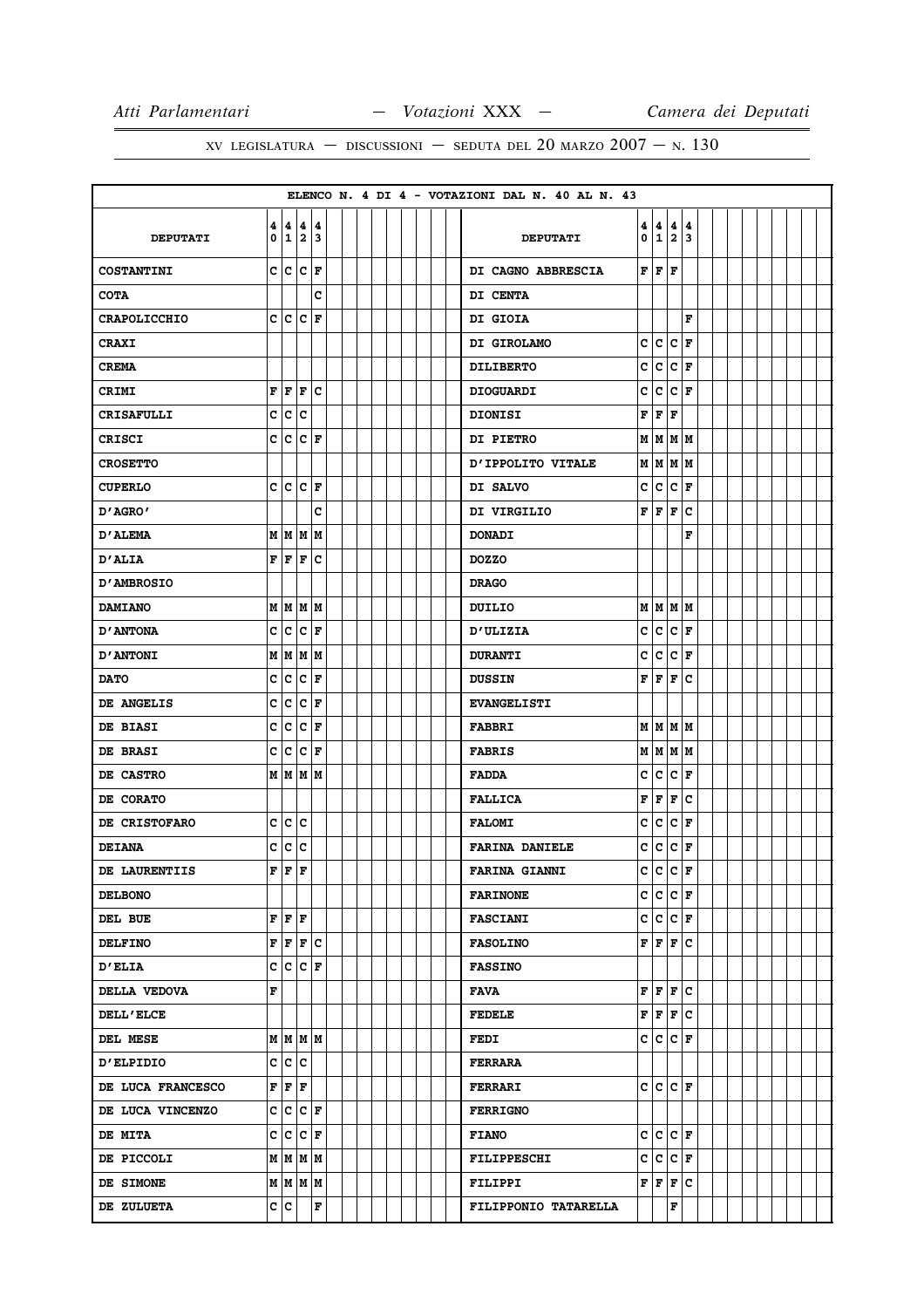|                      |        |                                    |                                    |                 |  |  |  |  |  | ELENCO N. 4 DI 4 - VOTAZIONI DAL N. 40 AL N. 43 |              |               |                      |                      |  |  |  |  |
|----------------------|--------|------------------------------------|------------------------------------|-----------------|--|--|--|--|--|-------------------------------------------------|--------------|---------------|----------------------|----------------------|--|--|--|--|
| <b>DEPUTATI</b>      | 4<br>0 |                                    | 4   4   4<br> 1 2 3                |                 |  |  |  |  |  | <b>DEPUTATI</b>                                 | 4<br>0       | 4<br>123      | 4                    | 4                    |  |  |  |  |
| <b>FINCATO</b>       | c      | lc.                                | lc.                                | ١F              |  |  |  |  |  | <b>GAROFANI</b>                                 | C            | lc.           | lc.                  | l F                  |  |  |  |  |
| FINI GIANFRANCO      | F      | F                                  |                                    | c               |  |  |  |  |  | <b>GASPARRI</b>                                 |              | M   M   M   M |                      |                      |  |  |  |  |
| FINI GIUSEPPE        | F      | F                                  | F                                  |                 |  |  |  |  |  | <b>GELMINI</b>                                  |              | F             |                      | c                    |  |  |  |  |
| <b>FIORIO</b>        | c      | c                                  | $ {\bf C} $ F                      |                 |  |  |  |  |  | <b>GENTILI</b>                                  | c            | lc.           | ١c                   |                      |  |  |  |  |
| <b>FIORONI</b>       | M      | M                                  | M                                  | M               |  |  |  |  |  | <b>GENTILONI SILVERI</b>                        | M            | M             | M                    | lм                   |  |  |  |  |
| <b>FISTAROL</b>      | c      | $\overline{\mathbf{c}}$            | c                                  | l F             |  |  |  |  |  | <b>GERMANA'</b>                                 |              | F             | F                    | lc.                  |  |  |  |  |
| <b>FITTO</b>         | F      | F                                  | F                                  | c               |  |  |  |  |  | <b>GERMONTANI</b>                               | F            | F             | F                    | c                    |  |  |  |  |
| <b>FLORESTA</b>      | F      | F                                  | F                                  |                 |  |  |  |  |  | <b>GHIZZONI</b>                                 | C            | lc.           | lc.                  | F                    |  |  |  |  |
| <b>FLUVI</b>         | c      | c                                  | c.                                 | F               |  |  |  |  |  | <b>GIACHETTI</b>                                | c            | lc.           | lc.                  | l F                  |  |  |  |  |
| FOGLIARDI            | c      | c                                  | c                                  | F               |  |  |  |  |  | <b>GIACOMELLI</b>                               | c            | c             | c                    | F                    |  |  |  |  |
| <b>FOLENA</b>        | c      | c                                  | c                                  | F               |  |  |  |  |  | <b>GIACOMONI</b>                                | F            | F             | F                    | lc.                  |  |  |  |  |
| FONTANA CINZIA MARIA | M      | M                                  | М                                  | M               |  |  |  |  |  | <b>GIBELLI</b>                                  | F            | F             | F                    | lc.                  |  |  |  |  |
| FONTANA GREGORIO     | F      | F                                  | l F                                |                 |  |  |  |  |  | <b>GIORDANO</b>                                 |              |               |                      |                      |  |  |  |  |
| <b>FORGIONE</b>      | М      | M                                  | M  M                               |                 |  |  |  |  |  | GIORGETTI ALBERTO                               | F            | lF.           | ١F                   |                      |  |  |  |  |
| <b>FORLANI</b>       | F      | F                                  | F                                  | c               |  |  |  |  |  | GIORGETTI GIANCARLO                             |              |               |                      |                      |  |  |  |  |
| <b>FORMISANO</b>     | F      | F                                  | F                                  | Iс              |  |  |  |  |  | <b>GIOVANARDI</b>                               | F            | F             | F                    | c                    |  |  |  |  |
| FOTI                 | F      | F                                  | F                                  |                 |  |  |  |  |  | <b>GIOVANELLI</b>                               | c            | c             | c                    | F                    |  |  |  |  |
| <b>FRANCESCATO</b>   | c      | c                                  | $ {\bf C}\> {\bf F}\>$             |                 |  |  |  |  |  | <b>GIRO</b>                                     | F            | F             | F                    | lc.                  |  |  |  |  |
| <b>FRANCESCHINI</b>  | M      | M                                  | M                                  | M               |  |  |  |  |  | <b>GIUDICE</b>                                  |              |               |                      |                      |  |  |  |  |
| <b>FRANCI</b>        | C      | c                                  | c                                  | F               |  |  |  |  |  | <b>GIUDITTA</b>                                 |              |               |                      |                      |  |  |  |  |
| <b>FRANZOSO</b>      | F      | F                                  | F                                  | c               |  |  |  |  |  | <b>GIULIETTI</b>                                | c            | lc.           | $ {\bf C}  {\bf F} $ |                      |  |  |  |  |
| <b>FRASSINETTI</b>   | F      | F                                  | F                                  | c               |  |  |  |  |  | GOISIS                                          | F            | F             | F                    | c                    |  |  |  |  |
| <b>FRATTA PASINI</b> | F      | F                                  | F                                  | c               |  |  |  |  |  | GOZI                                            | M            | M   M   M     |                      |                      |  |  |  |  |
| <b>FRIAS</b>         | c      | c                                  | с                                  | F               |  |  |  |  |  | <b>GRASSI</b>                                   | c            | lc.           | c                    | F                    |  |  |  |  |
| <b>FRIGATO</b>       | C      | c                                  | c                                  | F               |  |  |  |  |  | <b>GRECO</b>                                    |              |               |                      | C                    |  |  |  |  |
| <b>FRONER</b>        | Ć      | c                                  | C                                  | F               |  |  |  |  |  | GRILLINI                                        | $\mathbf{C}$ | $\tilde{c}$   | c                    | $\mathbf{F}$         |  |  |  |  |
| <b>FUGATTI</b>       |        |                                    | F F F C                            |                 |  |  |  |  |  | <b>GRIMALDI</b>                                 |              |               |                      |                      |  |  |  |  |
| <b>FUMAGALLI</b>     |        |                                    | $c c c _F$                         |                 |  |  |  |  |  | <b>GRIMOLDI</b>                                 |              | F F F C       |                      |                      |  |  |  |  |
| <b>FUNDARO'</b>      |        |                                    | $c c c _F$                         |                 |  |  |  |  |  | <b>GUADAGNO</b>                                 | C            | c             |                      | $ {\bf C}  {\bf F} $ |  |  |  |  |
| <b>GALANTE</b>       |        |                                    |                                    | $M$ $M$ $M$ $M$ |  |  |  |  |  | <b>HOLZMANN</b>                                 | F            | F F           |                      |                      |  |  |  |  |
| <b>GALATI</b>        |        |                                    |                                    | M   M   M   M   |  |  |  |  |  | <b>IACOMINO</b>                                 |              | c             | $ {\bf C}  {\bf F} $ |                      |  |  |  |  |
| <b>GALEAZZI</b>      |        |                                    | $c c c _F$                         |                 |  |  |  |  |  | <b>IANNARILLI</b>                               |              | F             |                      | F C                  |  |  |  |  |
| <b>GALLETTI</b>      |        | $\mathbf{F} \mathbf{F} \mathbf{F}$ |                                    |                 |  |  |  |  |  | <b>IANNUZZI</b>                                 | c            | c             |                      | $ c _{\mathbf{F}}$   |  |  |  |  |
| <b>GALLI</b>         | F      |                                    |                                    | F F C           |  |  |  |  |  | <b>INCOSTANTE</b>                               | c            | $ c c _F$     |                      |                      |  |  |  |  |
| <b>GAMBA</b>         | F      |                                    |                                    | F F C           |  |  |  |  |  | <b>INTRIERI</b>                                 |              | C C C F       |                      |                      |  |  |  |  |
| <b>GAMBESCIA</b>     | c      |                                    | $ c c _F$                          |                 |  |  |  |  |  | <b>JANNONE</b>                                  |              |               |                      |                      |  |  |  |  |
| <b>GARAGNANI</b>     | F      |                                    |                                    | $F$ $F$ $C$     |  |  |  |  |  | <b>KHALIL</b>                                   |              | C C C F       |                      |                      |  |  |  |  |
| <b>GARAVAGLIA</b>    | F      | F                                  | F                                  | c               |  |  |  |  |  | <b>LA FORGIA</b>                                | c            | $ c c _F$     |                      |                      |  |  |  |  |
| <b>GARDINI</b>       |        |                                    | $\mathbf{F} \mathbf{F} \mathbf{F}$ | c               |  |  |  |  |  | LAGANA' FORTUGNO                                |              | M   M   M     |                      |                      |  |  |  |  |
| GARNERO SANTANCHE'   | F      |                                    |                                    | F C             |  |  |  |  |  | <b>LAINATI</b>                                  |              | F F F C       |                      |                      |  |  |  |  |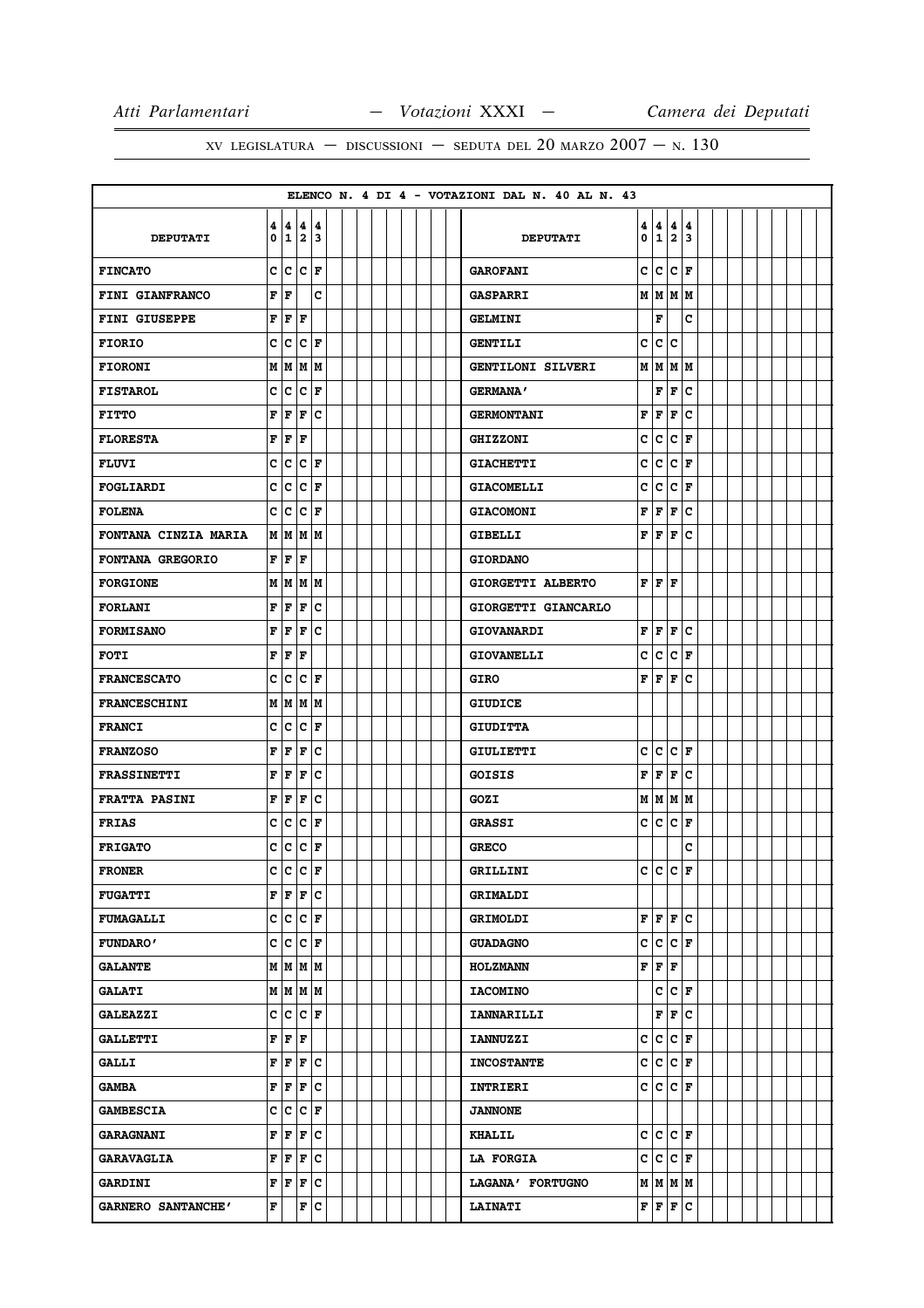|                    |   |    |                                              |     |  |  |  |  | ELENCO N. 4 DI 4 - VOTAZIONI DAL N. 40 AL N. 43 |   |                                                                          |                           |        |  |  |  |  |
|--------------------|---|----|----------------------------------------------|-----|--|--|--|--|-------------------------------------------------|---|--------------------------------------------------------------------------|---------------------------|--------|--|--|--|--|
| <b>DEPUTATI</b>    |   |    | 4   4   4   4<br>0 1 2 3                     |     |  |  |  |  | <b>DEPUTATI</b>                                 |   | $\begin{array}{ c c c }\n 4 & 4 & 4 \\ \hline\n 0 & 1 & 2\n \end{array}$ |                           | 4<br>3 |  |  |  |  |
| LA LOGGIA          |   |    |                                              |     |  |  |  |  | <b>MANCUSO</b>                                  |   | F F                                                                      |                           |        |  |  |  |  |
| LA MALFA           |   |    | ${\bf F}$ $\bf{F}$ $\bf{F}$                  |     |  |  |  |  | <b>MANTINI</b>                                  |   | $ c c c $ F                                                              |                           |        |  |  |  |  |
| <b>LAMORTE</b>     |   | FF |                                              | c   |  |  |  |  | <b>MANTOVANI</b>                                | c | $ c c _F$                                                                |                           |        |  |  |  |  |
| <b>LANDOLFI</b>    |   |    | ${\bf F} \,   \, {\bf F} \,   \, {\bf F} \,$ |     |  |  |  |  | <b>MARAN</b>                                    |   | c c F                                                                    |                           |        |  |  |  |  |
| <b>LANZILLOTTA</b> |   |    | M   M   M   M                                |     |  |  |  |  | <b>MARANTELLI</b>                               |   | c c                                                                      | $ {\bf C} $ F             |        |  |  |  |  |
| <b>LARATTA</b>     |   |    | C C C F                                      |     |  |  |  |  | <b>MARCAZZAN</b>                                |   |                                                                          |                           |        |  |  |  |  |
| LA RUSSA           |   |    |                                              |     |  |  |  |  | <b>MARCENARO</b>                                |   | $ c c c $ F                                                              |                           |        |  |  |  |  |
| <b>LATTERI</b>     |   |    | C C C F                                      |     |  |  |  |  | <b>MARCHI</b>                                   |   | c c r                                                                    |                           |        |  |  |  |  |
| LAURINI            |   |    |                                              | c   |  |  |  |  | <b>MARGIOTTA</b>                                | c | $ c c _F$                                                                |                           |        |  |  |  |  |
| <b>LAZZARI</b>     |   |    | F F F                                        | Ιc  |  |  |  |  | <b>MARIANI</b>                                  | c | c.                                                                       | $ {\bf C}\, $ F           |        |  |  |  |  |
| LEDDI MAIOLA       |   |    | C C C F                                      |     |  |  |  |  | <b>MARINELLO</b>                                | F | F F C                                                                    |                           |        |  |  |  |  |
| <b>LENNA</b>       |   |    | F F F C                                      |     |  |  |  |  | <b>MARINO</b>                                   | c | c.                                                                       | $ c _F$                   |        |  |  |  |  |
| LENZI              |   |    | C C C F                                      |     |  |  |  |  | <b>MARONE</b>                                   | c |                                                                          | $ {\tt C}\, {\tt C}\, $ F |        |  |  |  |  |
| <b>LEO</b>         |   |    | ${\bf F} \,   \, {\bf F} \,   \, {\bf F} \,$ |     |  |  |  |  | <b>MARONI</b>                                   |   | F F F C                                                                  |                           |        |  |  |  |  |
| <b>LEONE</b>       |   |    | F F C                                        |     |  |  |  |  | <b>MARRAS</b>                                   |   |                                                                          |                           |        |  |  |  |  |
| <b>LEONI</b>       |   |    | T T T M                                      |     |  |  |  |  | <b>MARTELLA</b>                                 |   | $ c c c $ F                                                              |                           |        |  |  |  |  |
| LETTA              |   |    | M   M   M   M                                |     |  |  |  |  | <b>MARTINELLI</b>                               |   | F F                                                                      | ١F                        |        |  |  |  |  |
| LEVI               |   |    | $M$ $M$ $M$ $M$                              |     |  |  |  |  | <b>MARTINELLO</b>                               |   |                                                                          |                           |        |  |  |  |  |
| <b>LICANDRO</b>    | c |    |                                              | C F |  |  |  |  | <b>MARTINO</b>                                  |   | F F F C                                                                  |                           |        |  |  |  |  |
| LICASTRO SCARDINO  |   |    | F F C                                        |     |  |  |  |  | <b>MARTUSCIELLO</b>                             |   | F F F                                                                    |                           |        |  |  |  |  |
| LI CAUSI           |   |    | c c c c                                      |     |  |  |  |  | <b>MASCIA</b>                                   | c | $ {\tt C}\, {\tt C}\, $ F                                                |                           |        |  |  |  |  |
| LION               |   |    | C C C F                                      |     |  |  |  |  | <b>MATTARELLA</b>                               |   | c c c                                                                    |                           |        |  |  |  |  |
| LISI               |   |    |                                              |     |  |  |  |  | MAZZARACCHIO                                    | F | F F C                                                                    |                           |        |  |  |  |  |
| <b>LOCATELLI</b>   |   |    | C C C F                                      |     |  |  |  |  | <b>MAZZOCCHI</b>                                |   | M   M   M   M                                                            |                           |        |  |  |  |  |
| <b>LOMAGLIO</b>    |   |    |                                              |     |  |  |  |  | <b>MAZZONI</b>                                  |   | F F F C                                                                  |                           |        |  |  |  |  |
| LOMBARDI           |   |    | $c c c _F$                                   |     |  |  |  |  | <b>MELANDRI</b>                                 |   | м м м м                                                                  |                           |        |  |  |  |  |
| LO MONTE           |   |    | F F F F                                      |     |  |  |  |  | MELE                                            |   |                                                                          |                           | C      |  |  |  |  |
| <b>LONGHI</b>      |   |    | c c c                                        |     |  |  |  |  | <b>MELLANO</b>                                  |   | $ c c c _F$                                                              |                           |        |  |  |  |  |
| LO PRESTI          |   |    | F F F C                                      |     |  |  |  |  | <b>MELONI</b>                                   |   | M/M/M                                                                    |                           |        |  |  |  |  |
| <b>LOVELLI</b>     |   |    | C C C F                                      |     |  |  |  |  | <b>MENIA</b>                                    |   | $\mathbf{F} \mathbf{F} \mathbf{F}$                                       |                           |        |  |  |  |  |
| <b>LUCA'</b>       |   |    |                                              |     |  |  |  |  | <b>MEREU</b>                                    |   | F F F C                                                                  |                           |        |  |  |  |  |
| <b>LUCCHESE</b>    |   |    | F F F                                        |     |  |  |  |  | <b>MERLO GIORGIO</b>                            |   | $ c c c _F$                                                              |                           |        |  |  |  |  |
| LULLI              |   |    |                                              | F   |  |  |  |  | MERLO RICARDO ANTONIO                           |   |                                                                          |                           |        |  |  |  |  |
| <b>LUMIA</b>       |   |    |                                              |     |  |  |  |  | <b>MERLONI</b>                                  |   | c c c                                                                    |                           |        |  |  |  |  |
| <b>LUONGO</b>      |   |    | c c c                                        |     |  |  |  |  | <b>META</b>                                     |   | M   M   M   M                                                            |                           |        |  |  |  |  |
| LUPI               |   |    | F F F C                                      |     |  |  |  |  | <b>MIGLIAVACCA</b>                              |   |                                                                          |                           |        |  |  |  |  |
| LUSETTI            |   |    | C C C F                                      |     |  |  |  |  | MIGLIOLI                                        |   | $ c c c _F$                                                              |                           |        |  |  |  |  |
| <b>LUSSANA</b>     |   |    | F F F C                                      |     |  |  |  |  | <b>MIGLIORE</b>                                 |   |                                                                          |                           | F      |  |  |  |  |
| <b>MADERLONI</b>   |   |    | C C C F                                      |     |  |  |  |  | <b>MIGLIORI</b>                                 |   |                                                                          |                           |        |  |  |  |  |
| <b>MANCINI</b>     |   |    | $M$ $ M$ $ M$                                |     |  |  |  |  | <b>MILANA</b>                                   |   | $ c c c _F$                                                              |                           |        |  |  |  |  |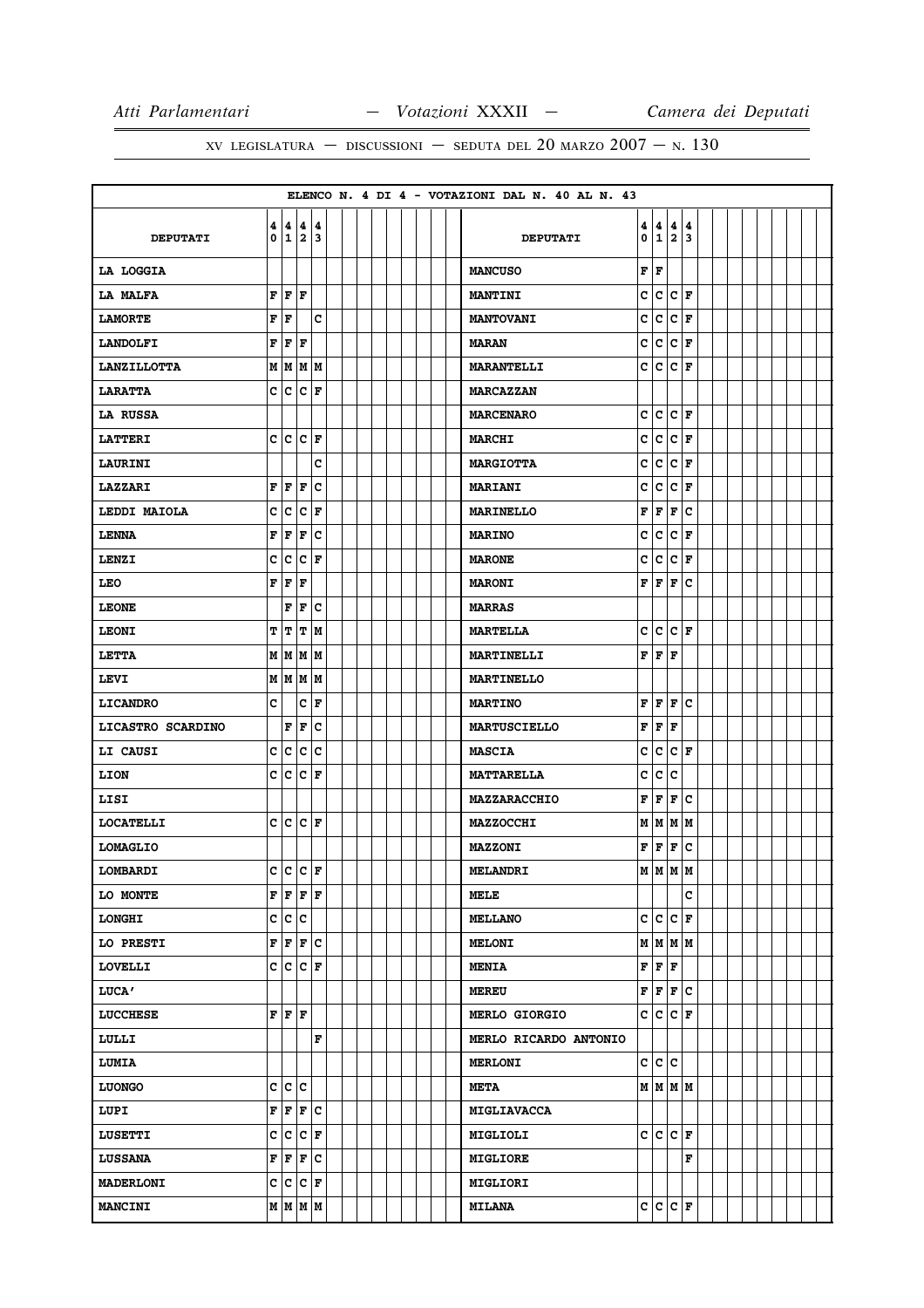|                         |        |                         |                                    |                                               |  |  |  |  | ELENCO N. 4 DI 4 - VOTAZIONI DAL N. 40 AL N. 43            |  |
|-------------------------|--------|-------------------------|------------------------------------|-----------------------------------------------|--|--|--|--|------------------------------------------------------------|--|
| <b>DEPUTATI</b>         | 4<br>0 |                         | 4   4   4<br> 1 2 3                |                                               |  |  |  |  | 4<br>4<br>4<br>4<br>123<br>0<br><b>DEPUTATI</b>            |  |
|                         |        |                         |                                    |                                               |  |  |  |  |                                                            |  |
| <b>MILANATO</b>         | F      | F                       | F                                  | Iс                                            |  |  |  |  | C<br> c<br>١c<br>ORLANDO ANDREA                            |  |
| <b>MINARDO</b>          |        |                         |                                    | C                                             |  |  |  |  | M   M   M   M<br>ORLANDO LEOLUCA                           |  |
| <b>MINASSO</b>          | F      | F                       | F                                  |                                               |  |  |  |  | C<br> c<br>lc.<br>l F<br><b>OSSORIO</b>                    |  |
| <b>MINNITI</b>          |        |                         | м м м м                            |                                               |  |  |  |  | c<br> c<br> c<br>F<br><b>OTTONE</b>                        |  |
| <b>MISIANI</b>          | C      | c                       | C                                  | F                                             |  |  |  |  | M<br>M<br>lм<br>lм<br>PAGLIARINI                           |  |
| <b>MISITI</b>           |        | c                       | c                                  | ١F                                            |  |  |  |  | F<br>F<br>F<br>lc.<br><b>PALMIERI</b>                      |  |
| <b>MISTRELLO DESTRO</b> | F      | F                       | F                                  | c                                             |  |  |  |  | $ {\bf C}\>  $ ${\bf F}$<br>c<br>lc.<br><b>PALOMBA</b>     |  |
| <b>MISURACA</b>         | F      | F                       | F                                  | c                                             |  |  |  |  | c<br><b>PALUMBO</b>                                        |  |
| <b>MOFFA</b>            | F      | F                       | F                                  | c                                             |  |  |  |  | F<br>c<br>F<br>F<br><b>PANIZ</b>                           |  |
| <b>MONACO</b>           | c      | c                       | c                                  | F                                             |  |  |  |  | F<br>F<br>F<br>c<br>PAOLETTI TANGHERONI                    |  |
| <b>MONDELLO</b>         | F      | F                       | F                                  | Iс                                            |  |  |  |  | c<br> c<br>c<br> F<br>PAPINI                               |  |
| <b>MONTANI</b>          | F      | F                       | F                                  |                                               |  |  |  |  | M<br>M<br>M<br>M<br><b>PARISI</b>                          |  |
| <b>MORMINO</b>          |        |                         |                                    |                                               |  |  |  |  | F<br>F<br>F<br>lc<br><b>PAROLI</b>                         |  |
| <b>MORONI</b>           | F      | F                       | F                                  | c                                             |  |  |  |  | F<br>F<br>F<br>c<br><b>PATARINO</b>                        |  |
| MORRI                   | C      | c                       | C                                  | F                                             |  |  |  |  | MM<br>Μ<br>M<br>PECORARO SCANIO                            |  |
| <b>MORRONE</b>          | Μ      |                         | MM                                 | M                                             |  |  |  |  | F<br>F<br>$\mathbf c$<br>F<br><b>PECORELLA</b>             |  |
| <b>MOSELLA</b>          | c      | c                       | c                                  | F                                             |  |  |  |  | c<br> c<br>c<br>F<br><b>PEDICA</b>                         |  |
| <b>MOTTA</b>            | С      | c                       | c                                  | F                                             |  |  |  |  | C<br> c<br>F<br>PEDRINI                                    |  |
| <b>MUNGO</b>            | C      | C                       | C                                  | F                                             |  |  |  |  | PEDRIZZI                                                   |  |
| <b>MURA</b>             | c      | c                       | c                                  | ١F                                            |  |  |  |  | lc.<br>c<br>lc.<br>١F<br>PEDULLI                           |  |
| <b>MURGIA</b>           |        |                         |                                    |                                               |  |  |  |  | <b>PEGOLO</b>                                              |  |
| <b>MUSI</b>             | c      | c                       | c                                  | l F                                           |  |  |  |  | F<br>F<br>F<br>c<br><b>PELINO</b>                          |  |
| <b>MUSSI</b>            | М      |                         | MMM                                |                                               |  |  |  |  | c<br> c<br> c<br>F<br><b>PELLEGRINO</b>                    |  |
| <b>NACCARATO</b>        | c      | c                       | c                                  | F                                             |  |  |  |  | F<br>F<br>F<br>c<br>PEPE ANTONIO                           |  |
| <b>NAN</b>              | F      |                         | F                                  |                                               |  |  |  |  | F<br>F<br>F<br>PEPE MARIO                                  |  |
| <b>NANNICINI</b>        | c      | $\overline{\mathsf{c}}$ | $\bar{\mathbf{C}}$                 | ١F                                            |  |  |  |  | $\mathbf F$<br>F<br>F<br><b>PERETTI</b>                    |  |
| <b>NAPOLETANO</b>       |        |                         | C C C F                            |                                               |  |  |  |  | ${\bf F} \,   \, {\bf F} \,   \, {\bf F}$<br><b>PERINA</b> |  |
| NAPOLI ANGELA           |        |                         |                                    |                                               |  |  |  |  | $c c c _F$<br><b>PERTOLDI</b>                              |  |
| NAPOLI OSVALDO          | F      |                         | F F C                              |                                               |  |  |  |  | c<br>$ c c _F$<br><b>PERUGIA</b>                           |  |
| <b>NARDI</b>            |        |                         | $\mathbf{F} \mathbf{F} \mathbf{F}$ |                                               |  |  |  |  | F F F C<br><b>PESCANTE</b>                                 |  |
| <b>NARDUCCI</b>         |        |                         | $c c c $ F                         |                                               |  |  |  |  | c<br> c c<br><b>PETTINARI</b>                              |  |
| <b>NERI</b>             |        |                         |                                    |                                               |  |  |  |  | <b>PEZZELLA</b>                                            |  |
| <b>NESPOLI</b>          |        |                         | $\mathbf{F} \mathbf{F} \mathbf{F}$ |                                               |  |  |  |  | c<br>$ c _{\mathbf{F}}$<br>PIAZZA ANGELO                   |  |
| <b>NICCHI</b>           |        |                         | $c c c _F$                         |                                               |  |  |  |  | $c c c _F$<br>PIAZZA CAMILLO                               |  |
| <b>NICCO</b>            | c      |                         | c.                                 |                                               |  |  |  |  | c<br> C C F<br><b>PICANO</b>                               |  |
| <b>NUCARA</b>           |        |                         |                                    |                                               |  |  |  |  | F F F<br><b>PICCHI</b>                                     |  |
| <b>OLIVA</b>            |        |                         |                                    | M   M   M   M                                 |  |  |  |  | $ {\tt C}\, {\tt C}\, {\tt F}\, $<br>PIGNATARO FERDINANDO. |  |
| <b>OLIVERIO</b>         |        |                         | $c c c _F$                         |                                               |  |  |  |  | c<br> c c<br><b>PIGNATARO ROCCO</b>                        |  |
| OLIVIERI                |        |                         | $c c c _F$                         |                                               |  |  |  |  | PILI                                                       |  |
| OPPI                    |        |                         |                                    | $\mathbf{F} \mathbf{F} \mathbf{F} \mathbf{C}$ |  |  |  |  | F F F C<br>PINI                                            |  |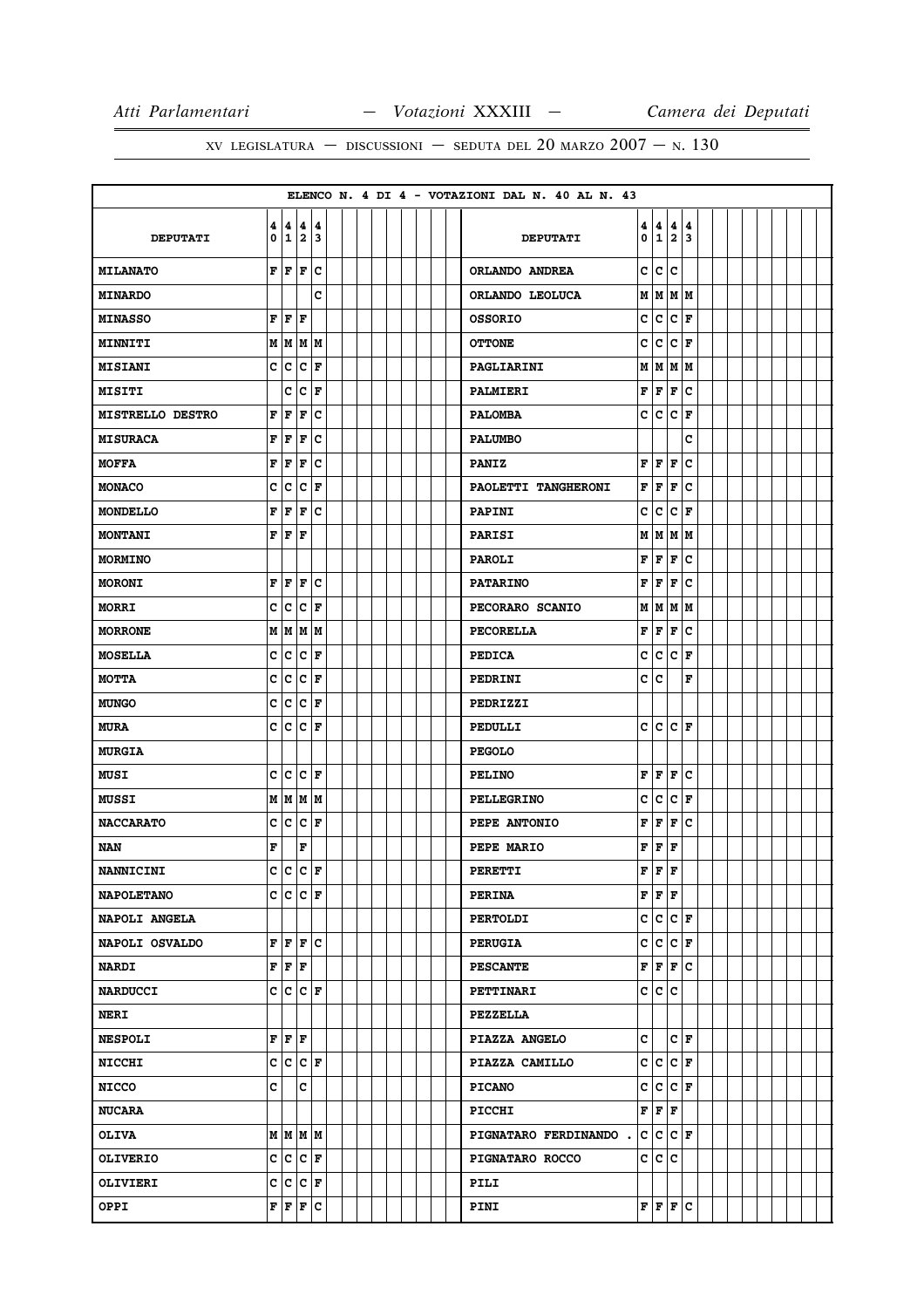|                      |        |                         |                           |                      |  |  |  |  | ELENCO N. 4 DI 4 - VOTAZIONI DAL N. 40 AL N. 43 |              |                                    |                         |                      |  |  |  |  |
|----------------------|--------|-------------------------|---------------------------|----------------------|--|--|--|--|-------------------------------------------------|--------------|------------------------------------|-------------------------|----------------------|--|--|--|--|
| <b>DEPUTATI</b>      | 4<br>0 |                         | 4 4 4<br>123              |                      |  |  |  |  | <b>DEPUTATI</b>                                 | 4<br>0       | 4<br>$\overline{1}$ $\overline{2}$ | 4                       | 4<br>3               |  |  |  |  |
| <b>PINOTTI</b>       | М      |                         | MMM                       |                      |  |  |  |  | <b>RONCONI</b>                                  | F            | F                                  | F                       |                      |  |  |  |  |
| <b>PIRO</b>          | c      | c                       | c.                        | F                    |  |  |  |  | <b>ROSITANI</b>                                 |              |                                    |                         |                      |  |  |  |  |
| <b>PISACANE</b>      | F      | F                       | F                         | c                    |  |  |  |  | ROSSI LUCIANO                                   | F            | F                                  | F                       | c                    |  |  |  |  |
| <b>PISCITELLO</b>    | C      | c.                      | $ {\tt C} $ F             |                      |  |  |  |  | ROSSI NICOLA                                    | c            | c                                  |                         | $ {\bf c}\, $ F      |  |  |  |  |
| <b>PISICCHIO</b>     |        |                         |                           | F                    |  |  |  |  | ROSSI GASPARRINI                                |              |                                    |                         |                      |  |  |  |  |
| <b>PIZZOLANTE</b>    | F      | F                       | F                         | C                    |  |  |  |  | <b>ROSSO</b>                                    | F            | F                                  | F                       | c                    |  |  |  |  |
| <b>POLETTI</b>       | c      | $\overline{\mathsf{c}}$ |                           | $ {\bf C}\, $ F      |  |  |  |  | <b>ROTONDO</b>                                  | C            | c                                  |                         | $ c _{\mathbf{F}}$   |  |  |  |  |
| <b>POLLASTRINI</b>   |        |                         | M   M   M   M             |                      |  |  |  |  | <b>RUGGERI</b>                                  | C            | c                                  | $\overline{\mathsf{c}}$ | F                    |  |  |  |  |
| <b>PONZO</b>         |        |                         |                           | c                    |  |  |  |  | <b>RUGGHIA</b>                                  | c            | c                                  | c                       | l F                  |  |  |  |  |
| <b>PORCU</b>         | F      | l F                     | F                         | c                    |  |  |  |  | <b>RUSCONI</b>                                  | C            | c                                  | c                       | l F                  |  |  |  |  |
| <b>PORETTI</b>       |        |                         |                           |                      |  |  |  |  | <b>RUSSO FRANCO</b>                             | c            | c                                  |                         | $ c _{\mathbf{F}}$   |  |  |  |  |
| <b>PORFIDIA</b>      |        | F                       |                           | $ {\bf C}  {\bf F} $ |  |  |  |  | <b>RUSSO PAOLO</b>                              | F            | F                                  | F                       | c                    |  |  |  |  |
| <b>POTTINO</b>       | F      | F                       | F                         | C                    |  |  |  |  | <b>RUTA</b>                                     | c            | c                                  | c                       | F                    |  |  |  |  |
| <b>PRESTIGIACOMO</b> | F      | F                       | $\mathbf{F}$              | c                    |  |  |  |  | <b>RUTELLI</b>                                  |              | M   M   M   M                      |                         |                      |  |  |  |  |
| <b>PREVITI</b>       |        |                         |                           |                      |  |  |  |  | <b>RUVOLO</b>                                   |              |                                    |                         |                      |  |  |  |  |
| <b>PRODI</b>         |        |                         | M   M   M   M             |                      |  |  |  |  | <b>SAGLIA</b>                                   | F            | F                                  | lF.                     | lc.                  |  |  |  |  |
| PROIETTI COSIMI      | F      | F                       | F                         | c                    |  |  |  |  | <b>SALERNO</b>                                  |              |                                    |                         |                      |  |  |  |  |
| <b>PROVERA</b>       | с      | c                       |                           | $ {\bf c}\, $ F      |  |  |  |  | <b>SAMPERI</b>                                  | c            | c                                  |                         | $ {\bf c}\, $ F      |  |  |  |  |
| QUARTIANI            | C      | c                       | c                         | ١F                   |  |  |  |  | <b>SANGA</b>                                    | C            | c                                  | c                       | l F                  |  |  |  |  |
| <b>RAISI</b>         | F      | F                       | F                         |                      |  |  |  |  | <b>SANNA</b>                                    | c            | c                                  | $ c _{\mathbf{F}}$      |                      |  |  |  |  |
| <b>RAITI</b>         | C      |                         | $ {\tt C}\, {\tt C}\, $ F |                      |  |  |  |  | <b>SANTAGATA</b>                                |              | M   M   M   M                      |                         |                      |  |  |  |  |
| <b>RAMPELLI</b>      |        |                         |                           |                      |  |  |  |  | <b>SANTELLI</b>                                 | F            | F                                  | F                       |                      |  |  |  |  |
| <b>RAMPI</b>         | c      |                         | $ c c _F$                 |                      |  |  |  |  | <b>SANZA</b>                                    | F            |                                    | F                       |                      |  |  |  |  |
| <b>RANIERI</b>       |        |                         | M   M   M   M             |                      |  |  |  |  | <b>SASSO</b>                                    | c            | c                                  |                         | $ {\bf C}  {\bf F} $ |  |  |  |  |
| <b>RAO</b>           |        |                         |                           |                      |  |  |  |  | <b>SATTA</b>                                    | c            | c.                                 | c                       |                      |  |  |  |  |
| <b>RAVETTO</b>       |        |                         | F F F C                   |                      |  |  |  |  | <b>SCAJOLA</b>                                  |              | мімімім                            |                         |                      |  |  |  |  |
| <b>RAZZI</b>         |        |                         | C C C A                   |                      |  |  |  |  | <b>SCALIA</b>                                   |              | F F F C                            |                         |                      |  |  |  |  |
| <b>REALACCI</b>      |        |                         |                           |                      |  |  |  |  | <b>SCHIETROMA</b>                               |              |                                    |                         |                      |  |  |  |  |
| <b>REINA</b>         |        |                         | M   M   M   M             |                      |  |  |  |  | <b>SCHIRRU</b>                                  |              | C C C F                            |                         |                      |  |  |  |  |
| RICCI ANDREA         |        |                         | $ c c c _F$               |                      |  |  |  |  | <b>SCOTTO</b>                                   |              | $c c c _F$                         |                         |                      |  |  |  |  |
| RICCI MARIO          |        |                         | C C C F                   |                      |  |  |  |  | <b>SERENI</b>                                   | $\mathbf{c}$ | c                                  |                         | $ {\bf C}\, $ F      |  |  |  |  |
| <b>RICEVUTO</b>      |        |                         |                           |                      |  |  |  |  | <b>SERVODIO</b>                                 |              | $c c c _{\mathbf{F}}$              |                         |                      |  |  |  |  |
| <b>RIGONI</b>        |        |                         | мімімім                   |                      |  |  |  |  | <b>SGOBIO</b>                                   |              | C C C F                            |                         |                      |  |  |  |  |
| <b>RIVOLTA</b>       |        |                         | F F F C                   |                      |  |  |  |  | SILIQUINI                                       |              |                                    |                         |                      |  |  |  |  |
| <b>ROCCHI</b>        |        |                         | $c c c $ F                |                      |  |  |  |  | <b>SIMEONI</b>                                  |              | F F F                              |                         |                      |  |  |  |  |
| <b>ROMAGNOLI</b>     | F      | F                       | F                         |                      |  |  |  |  | <b>SINISCALCHI</b>                              |              | C C C F                            |                         |                      |  |  |  |  |
| <b>ROMANI</b>        |        |                         | F F F C                   |                      |  |  |  |  | <b>SIRCANA</b>                                  |              |                                    |                         |                      |  |  |  |  |
| <b>ROMANO</b>        | F      | F                       | F                         |                      |  |  |  |  | <b>SMERIGLIO</b>                                |              | c c                                |                         | $ c $ F              |  |  |  |  |
| <b>ROMELE</b>        | F      |                         | F F C                     |                      |  |  |  |  | SOFFRITTI                                       |              | $c c c _F$                         |                         |                      |  |  |  |  |
| <b>RONCHI</b>        |        | F                       |                           |                      |  |  |  |  | <b>SORO</b>                                     |              |                                    |                         |                      |  |  |  |  |